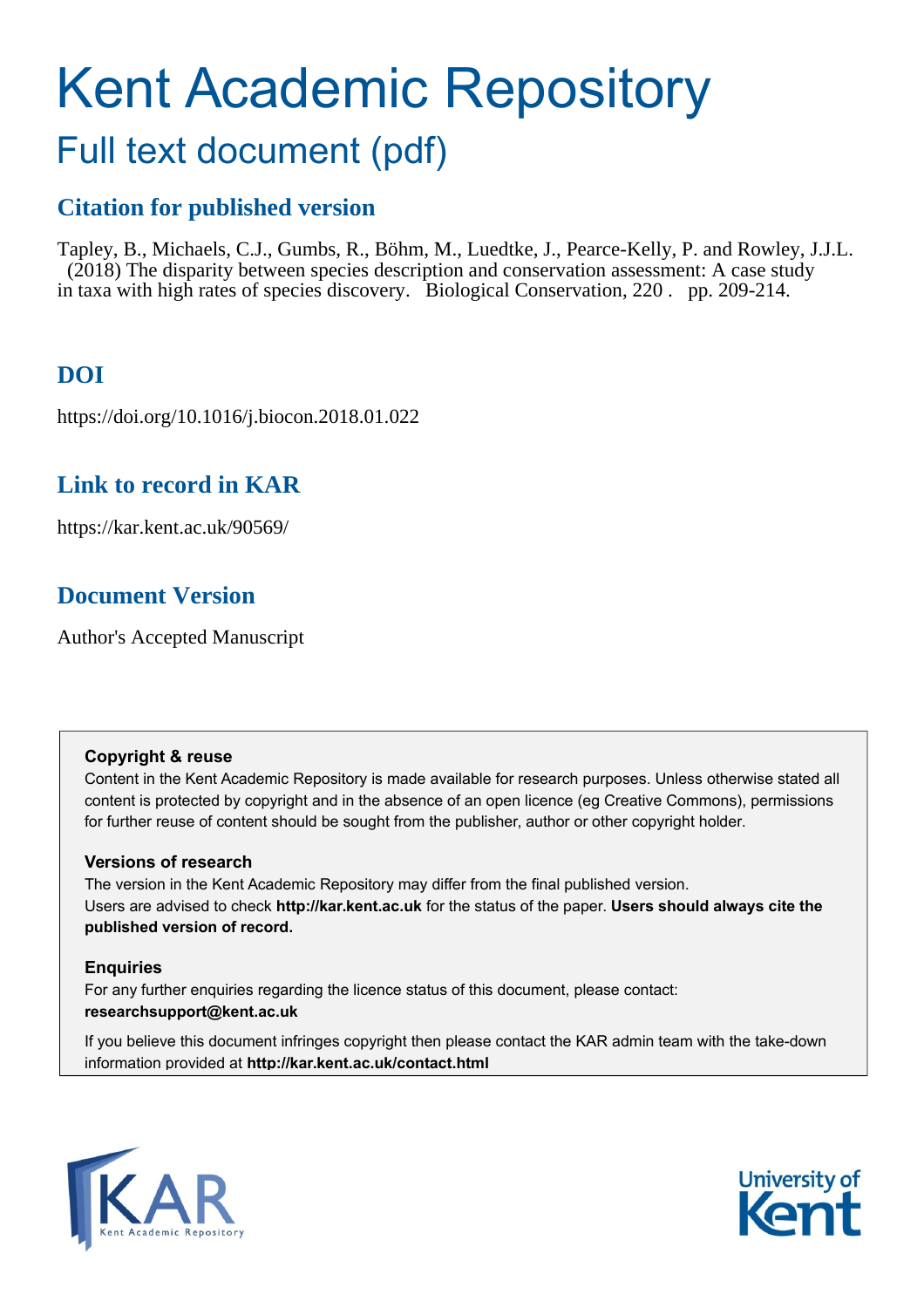#### **The disparity between species description and conservation assessment: a case study in taxa with high rates of species discovery**

Word count: 5,134

## **Highlights**

- Since 2004 there has been 25% increase in known amphibian species
- Extinction risk assessments are out-of-date or lacking for 61% of amphibian species
- Species descriptions should contain data relevant to species' conservation status

#### **Abstract**

The IUCN Red List of Threatened Species (Red List) details the extinction risk of the world's species and presents an important biodiversity indicator for conservation policy. Its continued utility relies on it containing up-to-date information on the extinction risk of species. This requires both regular reassessments and the timely assessment of newly described species. We provide an overview of the status of amphibian Red List assessments to highlight the difficulties of keeping assessments updated for species groups with high rates of species description. Since the publication of the IUCN's Global Amphibian Assessment in 2004, description rates of new species and assessment rates were initially similar; yet while the former has remained consistent, the latter has recently sharply declined. Currently 61.3% of amphibian species are either Not Evaluated or have out-of-date assessments. The situation is particularly problematic in countries with the richest amphibian diversity, which typically have the highest rates of amphibian species discovery and face the greatest threats. Efforts to keep the Red List up-to-date are primarily limited by funding, we estimate that an annual investment of US \$170,478−\$319,290 is needed to have an up-todate Red List for amphibians. We propose suggestions to increase assessment rates by improving the availability of data relevant to the process: authors of species descriptions or taxonomic revisions should publish information relevant to Red List assessments. Taxonomic journals should suggest inclusion of such information in their author guidelines. We suggest that contributors with significant input into assessments should be rewarded with co-authorship of published assessments.

#### **Keywords**

Amphibian, conservation prioritization, Global Amphibian Assessment, IUCN Red List of Threatened Species, extinction risk.

## **Introduction**

The IUCN Red List of Threatened Species (hereafter the 'Red List') is a centralised, widely accepted measure of global extinction risk used to identify threats and priority conservation actions (Lamoreux et al. 2003; Rondinini et al. 2014). The Red List tracks changes in extinction risk over time, and is important in measuring threats to biodiversity and evaluating the impact of conservation intervention on a global scale (Hoffmann et al. 2010). The Red List has significant influence over which research and conservation work is resourced as grant funding often prioritizes globally threatened species. It also underpins the Red List Index, an important biodiversity indicator steering conservation policy (Butchart et al. 2004; Butchart et al. 2007; Butchart et al. 2010).

The Red List is currently supported by fund-raising efforts carried out by the IUCN and Red List Partners, and through philanthropy (Rondinini et al. 2014; Juffe-Bignoli et al. 2016). However, once a taxonomic group has been comprehensively assessed, funding for subsequent assessments is not readily available (Rondinini et al. 2014). Much of the work required to assess a species, particularly providing data and compiling draft assessments, falls on the good will of scientists and other contributors volunteering their time, data and expertise (Juffe-Bignoli et al. 2016).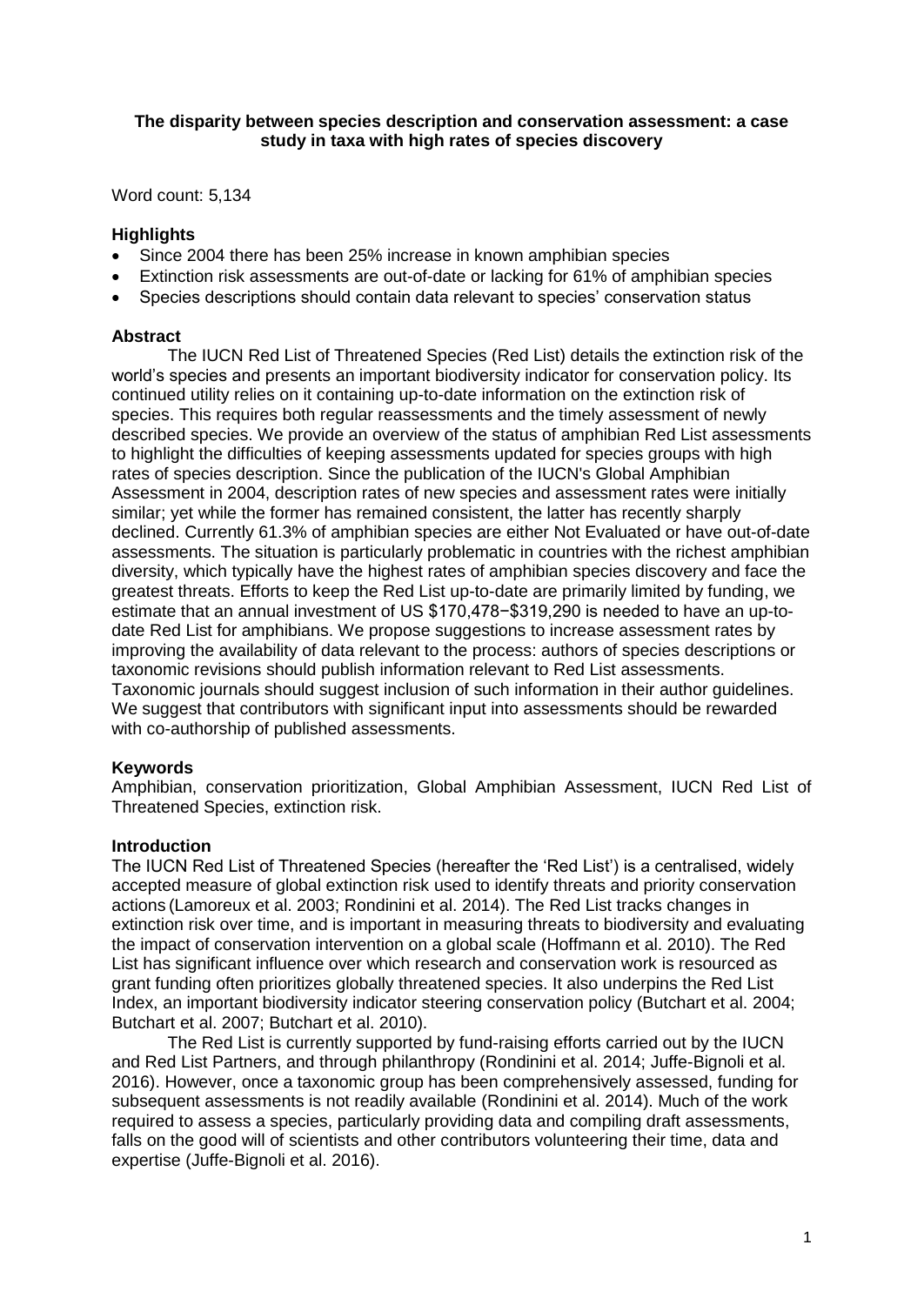The long-term effectiveness and relevance of the Red List, and the conservation initiatives reliant on it, depend on its ability to reflect our changing understanding of biodiversity. In order to accurately gauge trends and prioritize taxa and regions, the Red List must not only ensure that assessments are sufficiently updated but also keep pace with assessing newly described species. In taxa such as birds and mammals, only a handful of new species are described annually (Ceballos & Ehrlich 2008; Avibase 2016), but in other groups species description rates are relatively high (Costello et al. 2012), presenting a challenge to the sustained relevance of the Red List.

Amphibians provide an excellent case study of the challenges and requirements of an up-to-date Red List. Currently, amphibians are the most threatened vertebrate class with 42% of assessed species threatened with extinction (IUCN 2016). The 2004 GAA<sup>1</sup>, the first comprehensive global assessment of amphibians on the Red List, assessed all 5,743 amphibian species described at the time and highlighted the global plight of amphibian species (Stuart et al. 2004). Updates to the GAA were published in 2006 and 2008, consisting mostly of newly described species, and the initiative was subsequently passed on to the IUCN SSC Amphibian Specialist Group, which established its Amphibian Red List Authority in 2009. Since the GAA was launched, there has been a 25% increase in known species, with more than 7,600 amphibian species currently described (Amphibian Species of the World 2017). The relatively high rate of amphibian species discovery has continued for decades due to increased survey effort, and the incorporation of molecular and bioacoustics data in delineating species and increased collaboration (Köhler et al. 2005; Vieites et al. 2009; Catenazzi 2015), and shows no signs of slowing. Given that newly described species are more likely to have smaller ranges and hence be threatened (Rodrigues et al. 2010; Pimm et al. 2014), the challenge of assessing their conservation status is an important one; this challenge is further compounded by the pressing need to reassess species on a regular basis as assessments are considered by IUCN to be out-of-date when they are over ten years old.

Here we assess the trends in species description and Red List assessment and reassessment rates for amphibians since the GAA was launched in 2004. We also examine the regional trends in species richness, amphibian species discovery and Red List assessments. We reviewed amphibian species descriptions in 2016 to determine whether or not authors of species descriptions had observed the species they describe in nature and whether or not they included specific information on threatening processes in species descriptions. Finally, we provide some basic and pragmatic solutions to discrepancies found between species assessment and description, while highlighting important hurdles which need to be overcome to facilitate an up-to-date Red List into the future.

#### **Methods**

We compiled a list of new amphibian species recognised by the Amphibian Species of the World database [\(http://research.amnh.org/vz/herpetology/amphibia/\)](http://research.amnh.org/vz/herpetology/amphibia/) per year from the 1<sup>st</sup> January 2004 to the end of our data collection period (11<sup>th</sup> December 2016); We then used the Red List (IUCN 2016) to record the number of those species that are assessed, the lagtime (in whole years) between description and first assessment, and the extinction risk category determined for each species. Using the Red List's search function, we also obtained for each country the proportion of existing up-to-date assessments (i.e. species that have undergone assessment within the last 10 years) for native amphibian species. We calculated the total amphibian species richness for each country as the sum of Not Evaluated species (ascertained by comparing all described amphibian species from Amphibian Species of the World to the Red List 2016) and of assessed native species (introduced, vagrant and uncertain species were excluded). We also calculated the percentage of native amphibian species in each country that had up-to-date Red List assessments. We assigned each newly described species to only the country from which the

<sup>1</sup> GAA - Global Amphibian Assessment.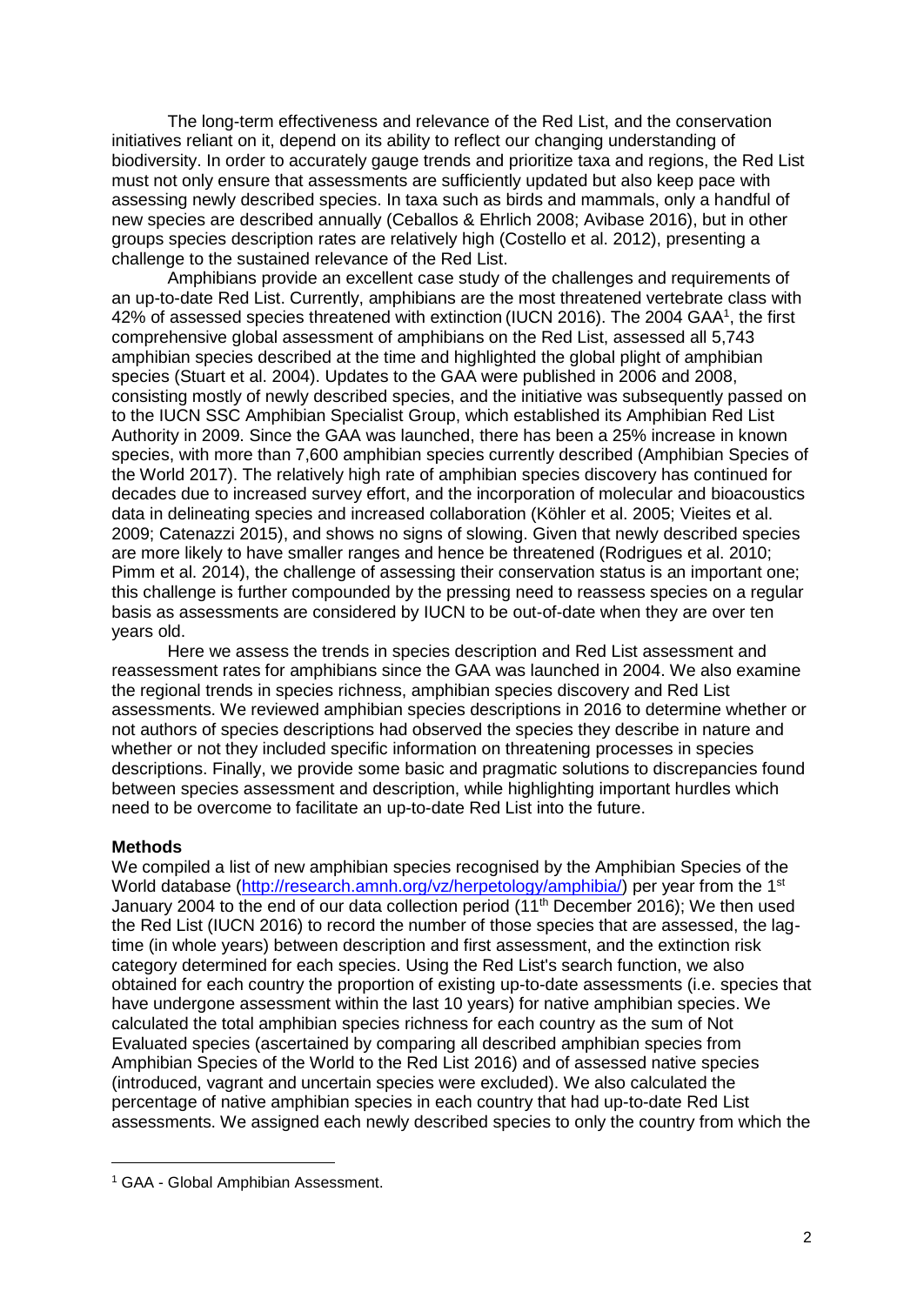holotype was collected, as the exact distributional range of newly described species is often poorly known; our estimates of diversity for some countries are therefore likely underestimates. We used the Red List's search function by year to record the number of amphibian species that had been reassessed from 2005 to 2016 inclusive. This search by year returned a number of assessments in 2016 where the taxonomy was the only part of the assessment that had been updated; these updated assessments were excluded from the analysis as they do not represent any new assessment of extinction risk. To assess whether or not authors of the most recent amphibian species descriptions could potentially comment on threats to the species they describe, we read the species descriptions for new amphibian species described between 1<sup>st</sup> January 2016 to 11<sup>th</sup> December 2016 and recorded if any potential, observed or projected threat processes to the species or localities were explicitly mentioned. We also recorded whether or not any of the describing authors had visited the site from which a species was described and had observed the species *in situ*.

We calculated a rough estimate of how much it would cost to bring the amphibian Red List up to date by using two estimates of cost. We used the figure of US \$189.00 per species assessment (Juffe-Bignoli et al. 2016) and the estimated \$1.6 million cost of the GAA in 2004 (A. Angulo pers. comm.) which was then adjusted for inflation over the study period [\(www.usinflationcalculator.com\)](http://www.usinflationcalculator.com/) where US \$1.60 million would be equivalent to US \$2.03 million in 2016. The total cost of the GAA was divided by the number of species assessed when it was launched; this resulted in a figure of US \$353.98 per species assessment. We then calculated the average investment needed to keep Red List assessments for amphibians up-to-date by assuming that the mean annual rate of new species description remains constant and that 10% of assessed amphibian species will need reassessing each year if all species are to be reassessed within the desired 10 year period (we used the number of amphibian species described at the end of our data collection period).

#### **Results**

The description of new amphibian species has remained relatively constant over the last decade (Fig. 1), with a mean of 144 (128-172) species described per year (2004-15 inclusive). Further, in the year following the publication of the GAA, the rate of assessments for new species almost matched the rate of species description, and 73% of species described in 2005 were assessed within one year. However, post 2007, the assessment rate for newly described species declined, leading to an increasing disparity between species description and subsequent assessment (Fig. 1). Since 2004, only 786 of 1,730 (45.4%) newly described species have been assessed; between 2013 and 2015 (inclusive) only 35 of the 441 (7.9%) species described in that period have been assessed; only one of the 99 (1.01%) species of amphibians described in 2016 has been assessed (Fig. 1). This has caused an accumulation of 1,042 new species of amphibian, described since 2004, that have not been assessed. The mean lag-time between species description and Red List assessment for species described between 2004 and 2015 (for species that have been assessed) is 2.2 years with a mode of one year. There has been no significant change in lag-time year-on-year since the launch of the GAA (Spearman's Rank;  $\rho_{10}= 0.06$ , p=0.86). Since 2004, the percentage of Not Evaluated amphibian diversity has increased from 0% (i.e. all then-known species assessed) to 13.8% in December 2016.

The great majority of assessments on the Red List for birds and mammals have been completed or updated within the last 10 years and are considered up-to-date (99-100% in both groups; IUCN 2016). This compares to only 86.2% of the 7,579 known amphibian species which have ever been assessed. 61.3% of all known amphibian species have either not been evaluated or if assessed, the assessments are more than ten years old (Fig. 1). A substantially greater proportion of species newly described between 2004 and 2016 are assessed as Data Deficient (39.8%) compared to 23.6% of all assessed amphibians (IUCN Red List 2016). The reassessment rate of amphibian species over the study period was a mean of 171 species (0-462) per year (2005-2016 inclusive)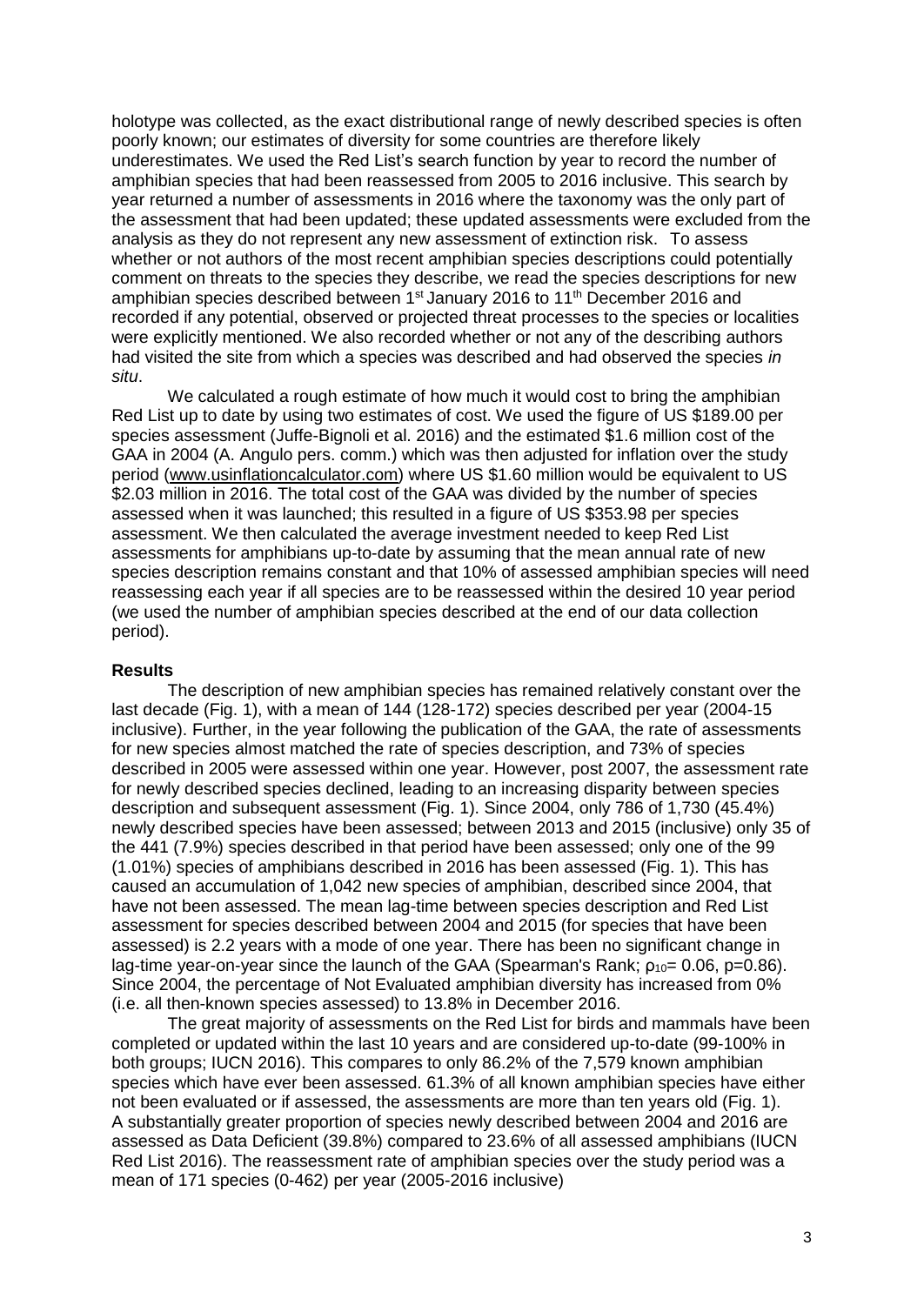The IUCN estimates the percentage of the total number of threatened amphibian species (including Data Deficient species) by using best estimates of threats; these are calculated by making the assumption that the same proportion of Data Deficient species in a particular Class are as threatened as assessed extant species. In that way, the IUCN estimated 42% of amphibian species as threatened (IUCN 2016); yet newly described amphibians are more threatened: 53% of amphibian species that have been described since the start of 2004 and subsequently assessed for the Red List are threatened if best estimates of threats are used.

The countries with the greatest amphibian species richness are the countries with the greatest number of new amphibian species described (Table 1; Fig. 2A-2B; Spearman's Rank; ρ242 = 0.74, p<0.001). Countries with the greatest rates of new species descriptions were also the countries with the most out-of-date (Not Evaluated or assessed <10 years ago) Red List assessments (Fig. 2C; Spearman's Rank; ρ196= -0.55, p<0.001). Madagascar is the only country in the top 10 countries for both amphibian species richness and number of newly described amphibian species that is nearly up-to-date with amphibian Red List assessments (95.7% of amphibian species assessed within 10 years).

In 97.0% of new species descriptions between 1<sup>st</sup> January 2016 to 11<sup>th</sup> December 2016, at least one describing author had visited a type locality for the species. A reference to a threat process affecting the species, habitat or surrounding area was made in 31.3% of these new species descriptions.

The cost of assessing amphibian species described since 2004 and that have not been assessed ranges from US \$196,938−\$368,847 and the cost of assessing all amphibian species with out-of-date Red List assessments ranges from US \$687,771−\$1,288,133. The total cost of bringing the amphibian Red List up-to-date is an estimated US \$884,709 −\$1,656,980. Going forward, an annual investment of \$170,478−\$319,290 is needed to have an up-to-date Red List if assessment processes carry on using current procedures.

#### **Discussion**

Our present inability to assess newly described, and potentially disproportionately threatened (Pimm et al. 2014), species and to update existing assessments hinders our ability to make informed threat evaluations and conservation decisions, track our progress against biodiversity policy targets (e.g., the Aichi Targets) and monitor conservation outcomes. Our case study shows that since the comprehensive GAA in 2004, 45.4% of new amphibian species described since then have not yet been assessed. Although amphibians are one of the most highly threatened species groups on the Red List and a clear conservation priority, with 42% of species threatened in 2004 (Stuart et al. 2004) compared to the lower extinction risks estimated for birds (13%; IUCN 2016), mammals (25%; Schipper et al. 2008) and reptiles (19%; Böhm et al. 2013), we currently lack the necessary information to robustly assess trends in amphibian status since 2004.

Most newly described amphibian species have been discovered in countries with the greatest amphibian species diversity; these countries often fare worst in terms of the percentage of up-to-date Red List assessments for amphibians. Moreover, many of these countries (e.g. Brazil and Indonesia) are amongst countries with the highest rates of deforestation (FAO 2015), the primary threat facing amphibian and other species globally (Chanson et al. 2008; Ficetola et al. 2014). It is therefore critical that the extinction risk of amphibians and other species in these countries is determined so that regional priorities for conservation can be determined in the face of rapid change.

Collaboration with country-level assessment projects, carried out to Red List standards, can aid to fill the assessment gap for country-endemic species, especially since there is currently an increased focus on national Red Listing as a means of tracking national progress towards international biodiversity targets. This may be a potentially useful strategy to adopt for countries where the greatest amphibian richness, high rates of new species discovery and most out-of-date global Red List assessments coincide (e.g. Brazil, India, China, Papua New Guinea, Indonesia, Malaysia, Bangladesh and Nepal). There is a continued need to identify individuals in these countries who will take the lead on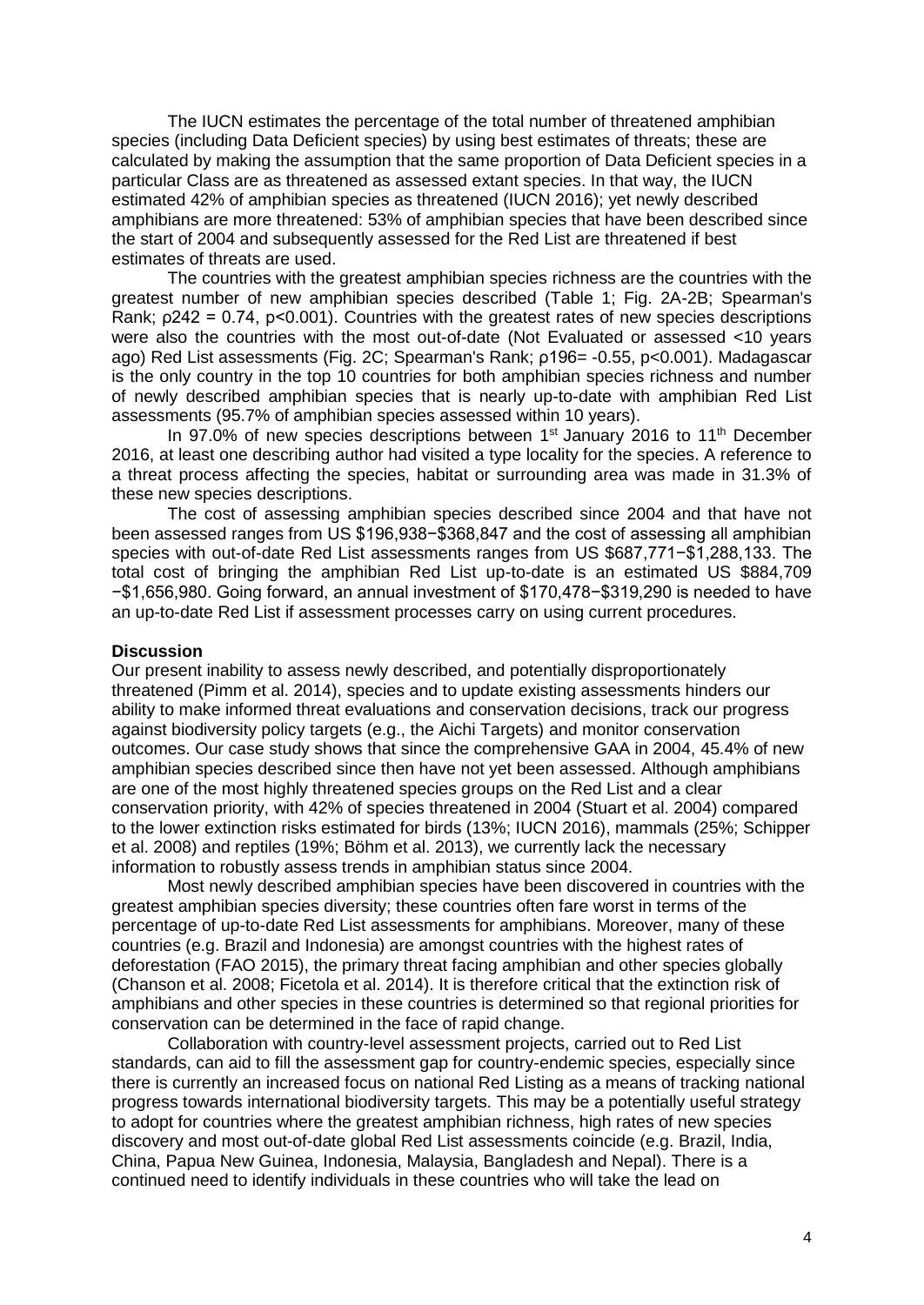coordinating and completing Red List assessments. These individuals may already be those involved in existing national-level assessment processes, and include these key players in the global Red List process. Capacity to do so increasingly exists in many countries. For example, Brazil, China and Bangladesh have all recently assessed their vertebrate fauna, including amphibians, at a national level and to the IUCN standard (ICMBio 2014; IUCN Bangladesh 2015; Jiang et al. 2016). Strong leadership is a common factor in regions with high amphibian diversity, high rates of species discovery and relatively up-to-date Red List assessments (e.g. Tanzania and Madagascar). In addition, funding should be sought by the IUCN for regional or country Red List Authorities to undertake the work needed to assess newly described amphibian species and update out-of-date Red List assessments for amphibians. Regional or country Red List Authorities are more productive with completing and updating Red List assessments when dedicated funding was provided (J. Luedtke pers. obs.; J. Rowley unpublished data); indeed, the 2004 GAA was only made possible due to substantial funding (IUCN 2016).

Species-focused conservation is heavily reliant on taxonomy (Mace 2004), so those who contribute to species descriptions are often well placed to facilitate Red List assessments and may be vital in ensuring that the considerable task of assessing newly described species is realised in a timely and robust fashion (Hjarding et al. 2015). Our data show that authors describing species typically observe species *in situ* and are thus wellpositioned to provide much of the basic species information relevant to the Red List process: georeferenced distribution data, habitat and ecology information, and information on ongoing, potential and projected threats to a species. In certain cases, authors may also be able to provide invaluable insights on more detailed species data, such as general abundance of a species, actual or inferred population declines and the likely extent of suitable habitat of a newly described species (e.g. Parra-Olea et al. 2016; Tapley et al. 2017); these are the basic prerequisites for robust extinction risk assessments.

Many new species are also the result of revisions of species groups and the distribution status and threats are well known; in the case of taxonomic splits, authors of newly described species may also be able to present data that would facilitate the reassessment of the species from which the newly described species has been split. It is particularly important to reassess the species from which a new species has been split as it is likely to have a smaller range size and therefore be more threatened than previously thought. Whilst it would be impractical for authors of species descriptions to carry out full assessments of species to Red List standards – a process which requires training in the Red List Categories and Criteria – we urge authors to explicitly present data underlying Red List assessments in their publications. The most important information for describing authors to consider including is: detailed georeferenced locality data, including where possible lower and upper elevation limits; habitat information and, where possible, information on the extent of suitable habitat; ecological and demographic information which may impact reproduction or dispersal rates and hence extinction risk (e.g. clutch sizes); potential and projected threats to a species or its habitat or to similar habitats/species nearby; information on population status, size and/or trend, which can range from qualitative assessments (e.g., rare, abundant) to quantitative numbers on population size and actual or inferred population trends. This could be facilitated if relevant journals recommend in their author guidelines the inclusion of information pertinent to Red List assessments. Given that some locality data may be sensitive due to potential collection for the wildlife trade (Stuart et al. 2006; Lindenmayer & Scheele 2027), precise localities for threatened or exploited species may be obscured in published Red List assessments, and locality data may be passed on directly to the relevant Red List Authority.

Our case study showed that amphibian species described since 2004 are disproportionately assessed as Data Deficient, likely the result of less information being available for recently described species. Even if newly described species are assessed as Data Deficient, this is far more useful to conservation prioritisation than leaving them Not Evaluated. Species listed as Data Deficient may often be threatened (Şekercioğlu et al. 2004; Pimm et al. 2014) and conservation attention and additional research should be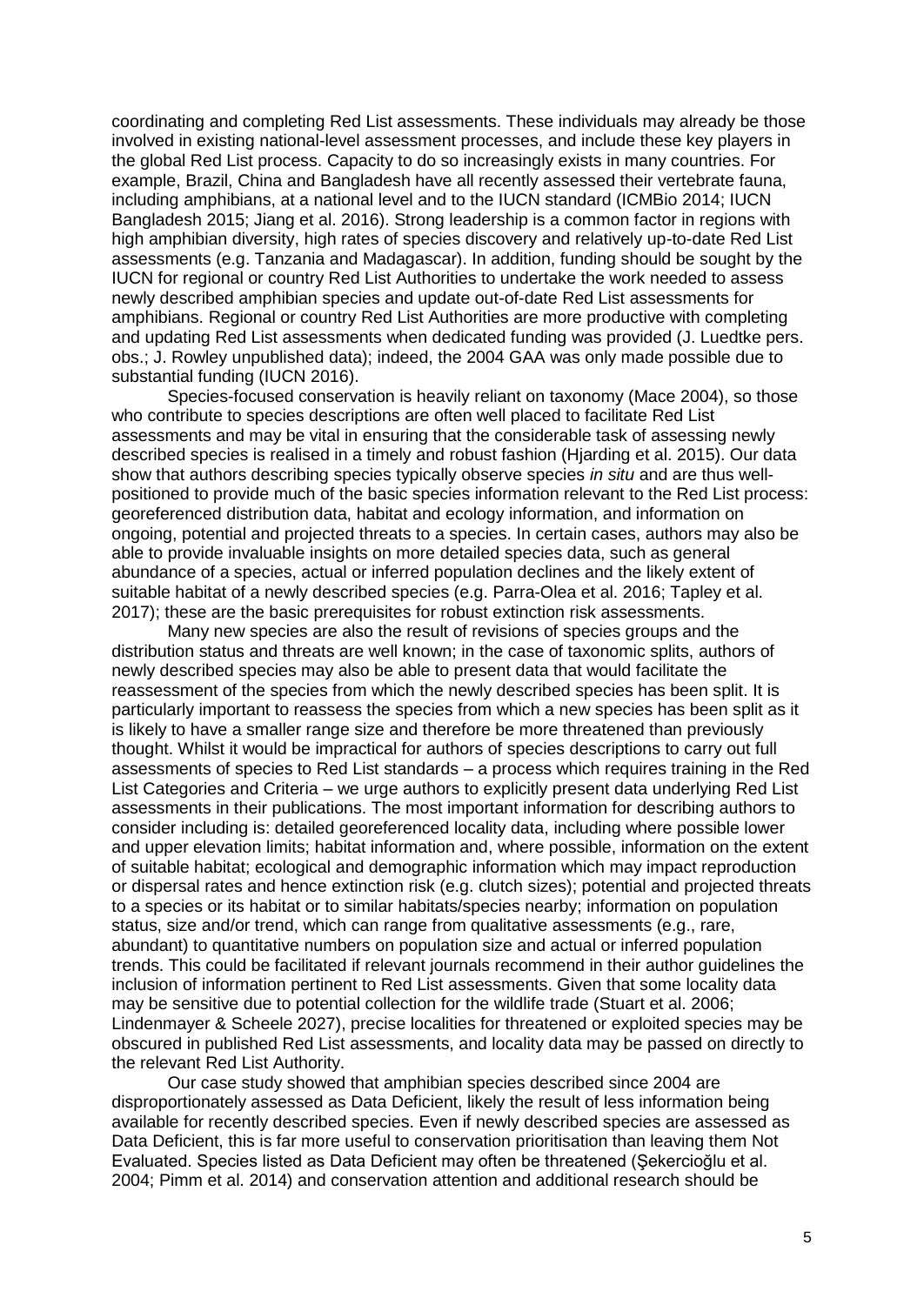afforded to these species; this is unlikely to be given to Not Evaluated species. Whilst it is encouraging that some funding agencies now specifically account for Data Deficient species within their funding schemes (e.g. Mohamed Bin Zayed Species Conservation Fund), and significant progress has been made in predicting the likely status of Data Deficient species on the Red List (Bland et al. 2015; Bland & Böhm 2016), currently, only 2% of funds awarded by the Mohamed Bin Zayed Species Conservation Fund has gone toward Data Deficient species (MBZSC 2014, in Bland & Böhm 2016). This funding may result in research that may further clarify the extinction risk of a particular species and this may facilitate future Red List assessment updates. However, we recommend that more funding should be awarded to species listed as Data Deficient.

The reasons why assessment rates have declines sharply post 2007 are linked to funding deficits, understaffing, the reliance on volunteers and a lack of incentives for contributors and assessors. The average cost of species assessment and reassessment are unknown for amphibians. There are obvious limitations to our estimation of costs; data collection itself is not included, the time of assessors and contributors has not been quantified and the cost of maintenance of the Red List itself has not been calculated (see Rondinini et al. 2014). Our estimated cost of updating the amphibian Red List assessment and future annual investment is a significant sum of money, and is likely to increase with time as the cumulative number of assessed amphibians increases and the task of reassessment becomes ever greater. One of the main factors precluding an up-to-date Red List is funding limitations: philanthropy supplies most of the funding for the Red List, with most of this spent on personnel cost (Juffe-Bignoli et al. 2016). Previous authors have suggested strategies of reducing assessment costs through online assessment workshops (Rondinini et al. 2014) but these have had limited success (L. Leudtke pers. obs.). In addition, streamlining data collection by including data pertinent to Red List assessments in species descriptions and channeling national-level assessment data onto the global Red List may help cut costs by saving personnel time on otherwise lengthy data gathering processes.

The contribution of experts to the assessment process itself is vital and must be acknowledged. At present, the Amphibian Red List Authority is recognised as the author of amphibian Red List assessments, but as Red List assessments are now recognised as an online scientific publication, significant contributions of data or other intellectual input into amphibian Red List assessments need to be recognised via co-authorship as is the case with other scientific publications and Red List assessments for other taxa (e.g. mammals, reptiles and molluscs). Recognising significant input in such a way may encourage more expert participation in the assessment process, especially experts in academic sectors who often have to balance the burden of publication quotas and paid work with the contribution of valuable scientific input and unpublished data to the Red List assessment process. Creating incentives for speedy and accurate updates of Red List assessments is key to sustaining an up-to-date Red List.

#### **Conclusion**

As a group, amphibians are both poorly-known and highly threatened, making them a priority group for conservation assessment. However, our suggestions are likely to be relevant to other taxonomic groups which are similarly threatened and also have high rates of species discovery. Adopting these suggestions and developing others through collaboration with other assessment groups is an achievable goal that would greatly facilitate the accurate assessment of species in a timely manner which is critical in the face of rapid global change. As we face unprecedented levels of human-mediated extinction (Ceballos et al. 2015), the implementation of measures which improve our ability to assess extinction risk is more important than ever.

#### **Acknowledgments**

We are grateful to Mike Hoffmann and Brian Zimmerman for their comments on this manuscript.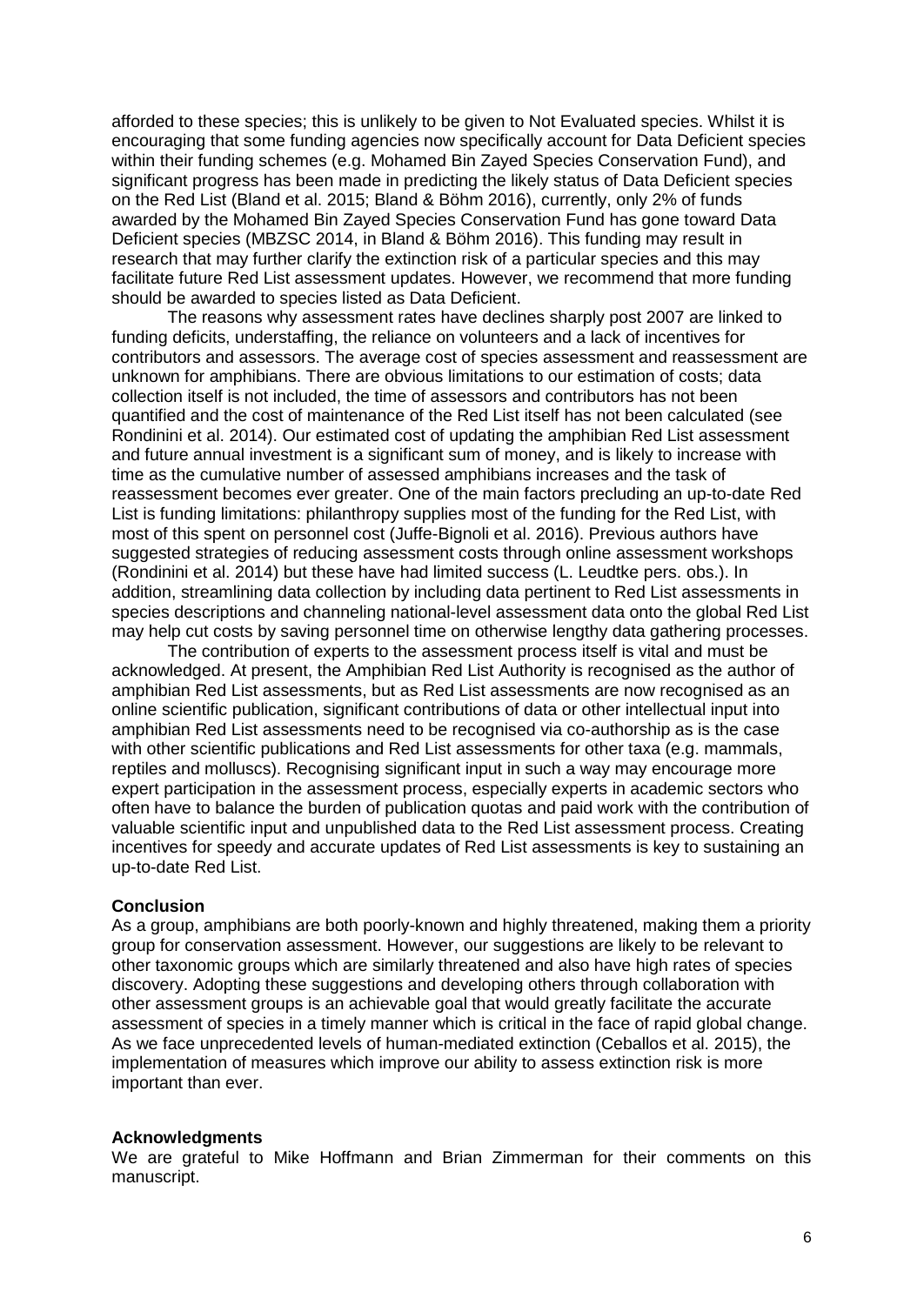This research did not receive any specific grant from funding agencies in the public, commercial, or not-for-profit sectors.

#### **References**

Amphibian Species of the World database <http://research.amnh.org/vz/herpetology/amphibia/>(Accessed March 2017)

Avibase. Available from http://avibase.bsc-eoc.org/ (Accessed December 2016)

Bland LM, Collen B, Orme CDL, Bielby J. 2015. Predicting the conservation status of data‐deficient species. Conservation Biology **29**: 250–259.

Bland LM, Böhm M. 2016. Overcoming data deficiency in reptiles. Biological Conservation **204**: 16–22.

Böhm M, Collen B, Baillie JE, Bowles P, Chanson J, Cox N, Hammerson G, Hoffmann M, Livingstone SR, Ram M, Rhodin, AG. 2013. The conservation status of the world's reptiles. Biological Conservation **157**: 372–385.

Butchart SH, Stattersfield AJ, Bennun LA, Shutes SM, Akçakaya HR, Baillie JE, Stuart SN, Hilton-Taylor C, Mace,GM. 2004. Measuring global trends in the status of biodiversity: Red List Indices for birds. PLoS biology **2**: p.e383.

Butchart SH, Resit Akçakaya H, Chanson J, Baillie JE, Collen B, Quader S, Turner WR, Amin R, Stuart SN, Hilton-Taylor C. 2007. Improvements to the Red List Index. PLoS ONE **2**: e140.

Butchart SH, Walpole M, Collen B, Van Strien A., Scharlemann JP, Almond RE, Baillie JE, Bomhard B, Brown C, Bruno J, Carpenter KE. 2010. Global biodiversity: indicators of recent declines. Science **328**: 1164–1168.

Catenazzi A. 2015. State of the World's Amphibians. Annual Review of Environment and Resources **40**:91–119.

Ceballos G, Ehrlich PR. 2009. Discoveries of new mammal species and their implications for conservation and ecosystem services. Proceedings of the National Academy of Sciences **106**: 3841–3846.

Ceballos G, Ehrlich PR, Barnosky AD, García A, Pringle RM, Palmer TM. 2015. Accelerated modern human–induced species losses: Entering the sixth mass extinction. Science advances **1**: e1400253.

Chanson J, Hoffmann M, Cox N, Stuart S. 2008. The state of the world's amphibians. In Threatened Amphibians of the World, (eds). Stuart SN, Hoffmann M, Chanson J, Cox N, Berridge R et al. pp. 33–52. Barcelona, Spain.

Costello MJ, Wilson S, Houlding B. 2012. Predicting total global species richness using rates of species description and estimates of taxonomic effort. Systematic Biology 61: 871–883.

FAO 2015. Global forest resources assessment 2015. how are the world's forests changing? Second edition. Food and Agriculture Organization of the United Nations, Rome, Italy.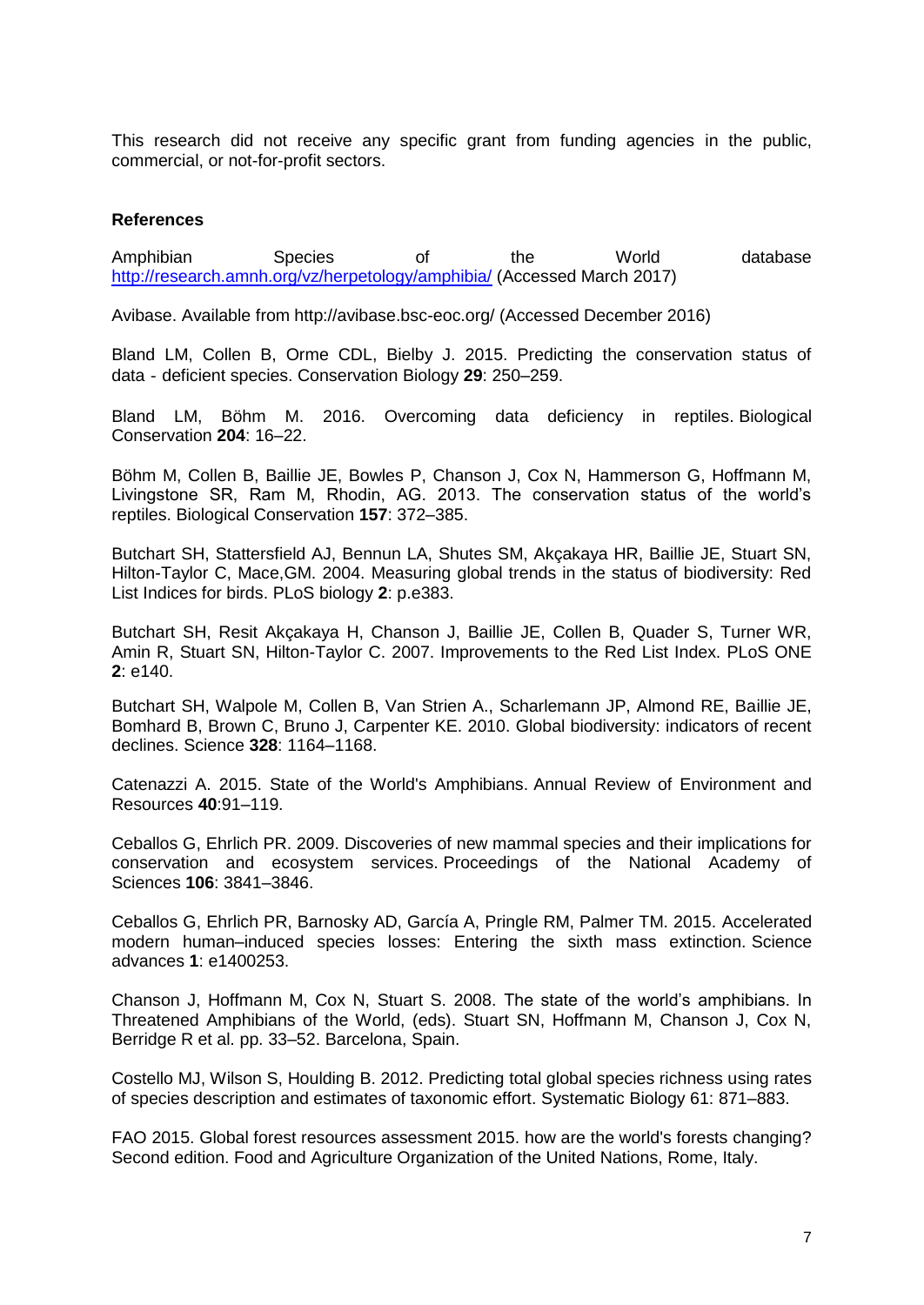Ficetola GF, Rondinini C, Bonardi A., Baisero D, Padoa‐Schioppa E. 2015. Habitat availability for amphibians and extinction threat: a global analysis. Diversity and Distributions **21**: 302–311.

Hjarding A, Tolley KA, Burgess ND. 2015. Red List assessments of East African chameleons: a case study of why we need experts. Oryx **49**:652–658.

Hoffmann M, Hilton-Taylor C, Angulo A, Böhm M, Brooks TM, Butchart SH, Carpenter KE, Chanson J., Collen B, Cox NA, Darwall WR. 2010. The impact of conservation on the status of the world's vertebrates. Science **330**:503–1509.

Instituto Chico Mendes de Conservação da Biodiversidade (ICMBio) 2014. Fauna Brasiliera. Available at[:http://www.icmbio.gov.br/portal/faunabrasileira,](https://webmail.zsl.org/owa/redir.aspx?SURL=wd7bgYXbgWs4ul4DMNzTwziU367AADOEBB3lz3DyvevZK6GHksfUCGgAdAB0AHAAOgAvAC8AdwB3AHcALgBpAGMAbQBiAGkAbwAuAGcAbwB2AC4AYgByAC8AcABvAHIAdABhAGwALwBmAGEAdQBuAGEAYgByAGEAcwBpAGwAZQBpAHIAYQA.&URL=http%3a%2f%2fwww.icmbio.gov.br%2fportal%2ffaunabrasileira) (Accessed July 2017)

IUCN Red List of Threatened Species. Version 2016.3. Available from www.iucnredlist.org. (Accessed December 2016)

IUCN Bangladesh. 2015. Red List of Bangladesh Volume 4: Reptiles and Amphibians. IUCN, International Union for Conservation of Nature, Bangladesh Country Office, Dhaka, Bangladesh.

Jiang JP, Xie F, Zang CX, Cai L, Li C, Wang B, Li JT, Wang J, Hu JH, Wang Y, Liu JY. 2016. Assessing the threat status of amphibians in China. Biodiversity Science **24:** 588–597.

Juffe-Bignoli D, Brooks TM, Butchart SH, Jenkins RB, Boe K., Hoffmann M, Angulo A, Bachman S, Böhm M., Brummitt N, Carpenter KE. 2016. Assessing the cost of global biodiversity and conservation knowledge. PLoS One **11**:e0160640.

Köhler J, Vieites DR, Bonett RM, García FH, Glaw F, Steinke D, Vences M. 2005. New amphibians and global conservation: a boost in species discoveries in a highly endangered vertebrate group. BioScience **55**:693–696.

Lamoreux J, Akçakaya HR, Bennun L., Collar NJ, Boitani L., Brackett D., Bräutigam A., Brooks TM, Da Fonseca GA, Mittermeier RA, Rylands, AB. 2003. Value of the IUCN Red List. Trends in Ecology and Evolution **18**:214–215.

Lindenmayer D, Scheele B. 2017. Do not publish. Science **356**: 800–801.

Mace GM. 2004. The role of taxonomy in species conservation. Philosophical Transactions of the Royal Society B: Biological Sciences **359**:711–719.

Parra-Olea G, Rovito SM, García-París M, Maisano JA, Wake DB, Hanken, J. 2016. Biology of tiny animals: three new species of minute salamanders (Plethodontidae: *Thorius*) from Oaxaca, Mexico. PeerJ, **4**: e2694.

Pimm SL, Jenkins CN, Abell R, Brooks TM, Gittleman JL, Joppa LN, Raven PH, Roberts CM, Sexton JO. 2014. The biodiversity of species and their rates of extinction, distribution, and protection. Science **344**:1246752.

Rodrigues ASL, Pilgrim JD, Lamoreux JF, Hoffmann M, Brooks TM. 2006. The value of the IUCN Red List for conservation. Trends in Ecology and Evolution **21:**71–76.

Rondinini C, Marco M, Visconti P, Butchart SH, Boitani L. 2014. Update or Outdate: Long‐Term Viability of the IUCN Red List. Conservation Letters *7*:126–130.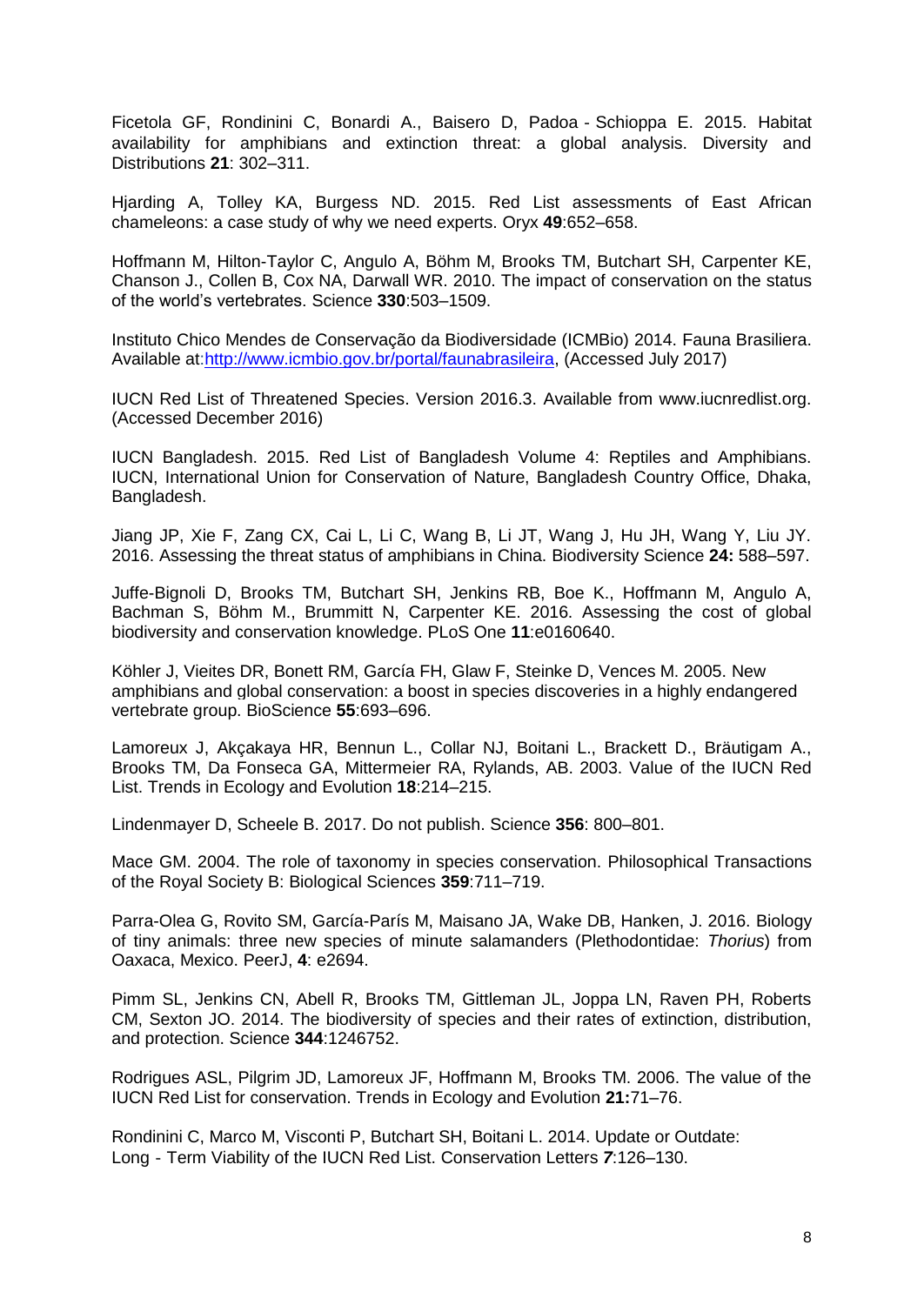Schipper J, Chanson JS, Chiozza F, Cox NA, Hoffmann M, Katariya V, Lamoreux J, Rodrigues AS, Stuart SN, Temple HJ, Baillie J. 2008. The status of the world's land and marine mammals: diversity, threat, and knowledge. Science, **322**: 225–230.

Sekercioğlu CH, Daily GC, Ehrlich PR. 2004. Ecosystem consequences of bird declines. Proceedings of the National Academy of Sciences **101**:18042–18047.

Stuart BL, Rhodin AG, Grismer LL, Hansel T. 2006. Scientific description can imperil species. Science **312**:1137–1137.

Stuart SN, Chanson JS, Cox NA, Young BE, Rodrigues AS, Fischman DL, Waller RW. 2004. Status and trends of amphibian declines and extinctions worldwide. Science **306**:1783–6.

Tapley B, Cutajar T, Mahony S, Nguyen CT, Dau VQ, Nguyen TT, Van Luong H, Rowley JJ. 2017. The Vietnamese population of *Megophrys kuatunensis* (Amphibia: Megophryidae) represents a new species of Asian horned frog from Vietnam and southern China. Zootaxa **4344**:465-92.

US Inflation Calculator. 2016 . Available at: http://www.usinflationcalculator.com/ , (Accessed November 2017)

Vieites DR, Wollenberg KC, Andreone F, Köhler J, Glaw F, Vences M. 2009. Vast underestimation of Madagascar's biodiversity evidenced by an integrative amphibian inventory. Proceedings of the National Academy of Sciences **106**:8267–72.

| Country          | Number new<br>amphibian species<br>2004-16 (inclusive) | Country ranking for<br>amphibian species<br>richness | Total number of<br>amphibian species<br>known | Percentage of Red List<br>assessments for amphibians<br>up-to-date |
|------------------|--------------------------------------------------------|------------------------------------------------------|-----------------------------------------------|--------------------------------------------------------------------|
| Brazil           | 262                                                    |                                                      | 1009                                          | 26.46                                                              |
| India            | 155                                                    |                                                      | 381                                           | 14.96                                                              |
| Peru             | 146                                                    | 3                                                    | 552                                           | 37.14                                                              |
| Papua New Guinea | 126                                                    | 11                                                   | 308                                           | 2.27                                                               |
| Ecuador          | 101                                                    | 4                                                    | 552                                           | 29.53                                                              |
| China            | 91                                                     | 5                                                    | 408                                           | 10.29                                                              |
| Madagascar       | 85                                                     | 10                                                   | 325                                           | 95.69                                                              |
| Vietnam          | 71                                                     | 18                                                   | 213                                           | 37.56                                                              |
| Venezuela        | 66                                                     | 9                                                    | 350                                           | 33.43                                                              |
| Indonesia        | 64                                                     | 6                                                    | 405                                           | 13.58                                                              |
| Malaysia         | 61                                                     | 13                                                   | 263                                           | 17.49                                                              |
| Sri Lanka        | 53                                                     | 28                                                   | 121                                           | 22.31                                                              |
| Colombia         | 50                                                     | $\overline{2}$                                       | 754                                           | 29.58                                                              |
| Tanzania         | 43                                                     | 21                                                   | 196                                           | 98.47                                                              |
| <b>Bolivia</b>   | 34                                                     | 14                                                   | 242                                           | 41.32                                                              |

Table 1. The 15 countries with the highest rates of new amphibian discoveries from 2004- 2016.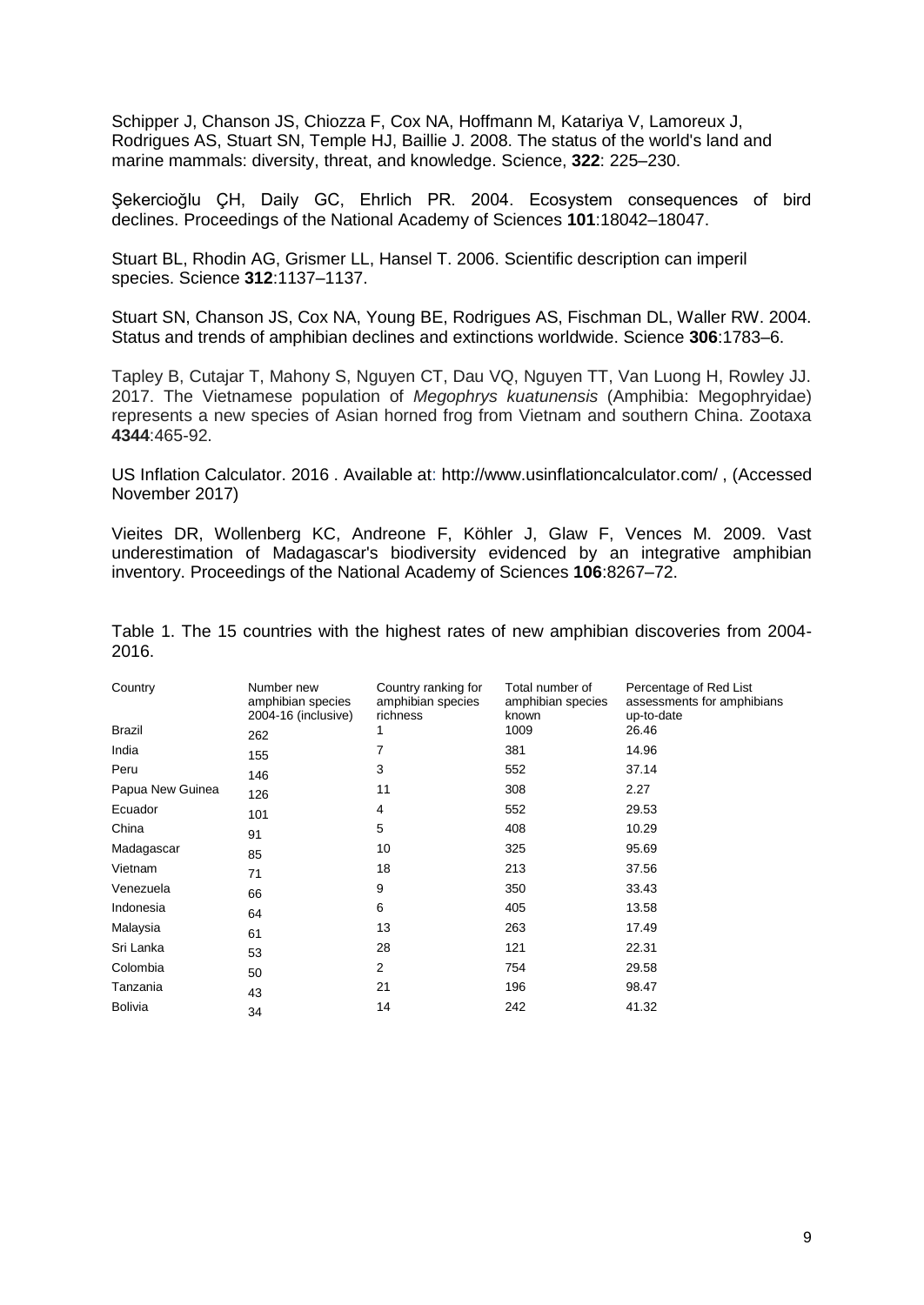

Figure 1. Graph: Numbers of new amphibian species described each year, the number of those that have been assessed and the cumulative number of Not Evaluated amphibian species. Animal outlines show the percentage of Red List assessments still up-to-date for amphibians, birds and mammals.